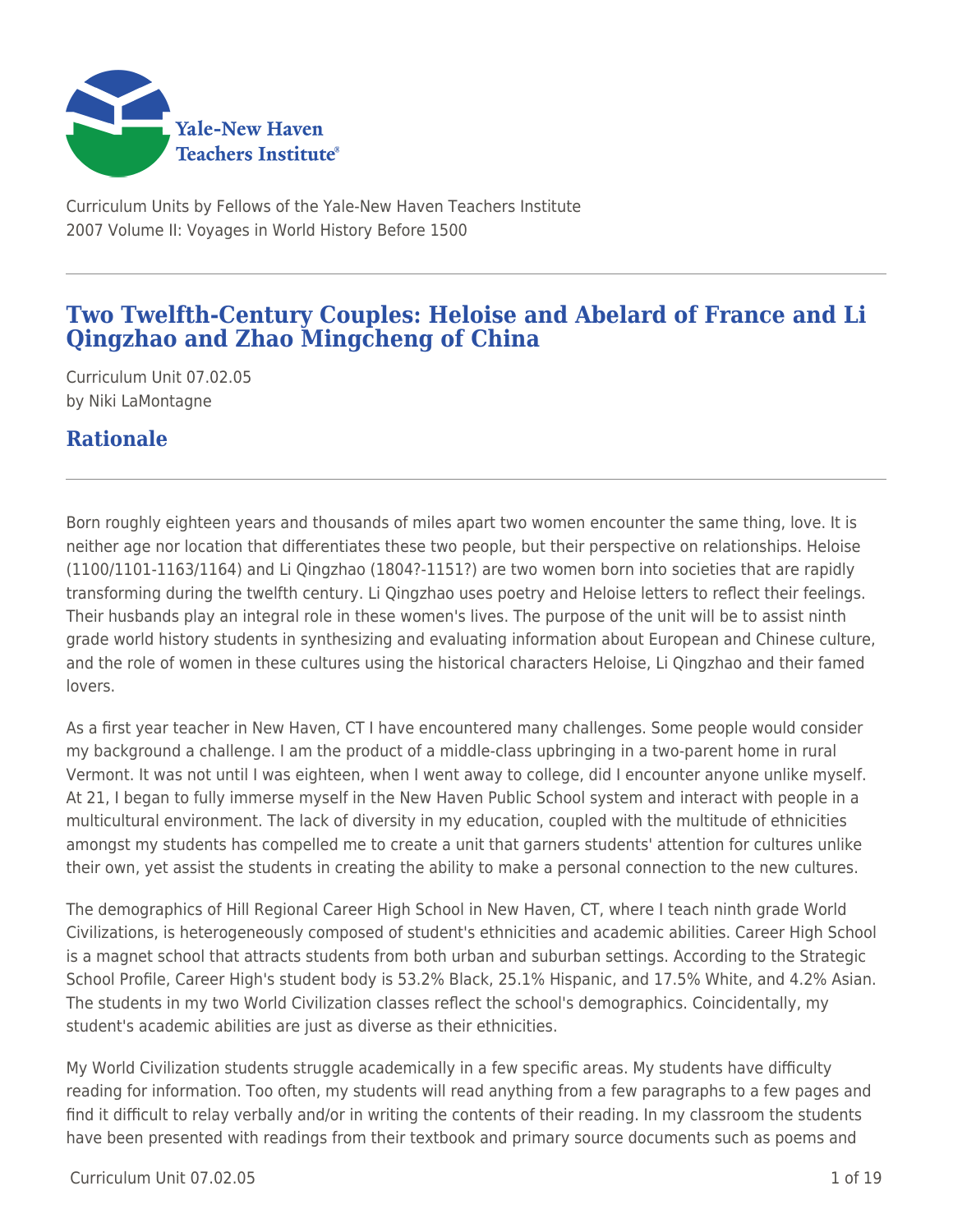short stories. Frequently, I will have to rephrase their readings, offer synonyms for certain vocabulary words, and draw connections to past lessons and present day situations. I believe the group and individual reading of the letters, as well as the letter writing using the "voice" of the historical characters, as well their own will help improve the students' comprehension of the material.

This unit will help my students develop the ability to focus on a variety of tasks for an 82-minute block schedule. The long periods pose a hurdle for many thirteen and fourteen year old students who have not encountered this form of scheduling in their middle schools. The longer class periods allow students to delve into great depth with the unit material, but the unit must compose the classroom activities in a manner where the students will transition between whole group, small group, and individual instruction in order to maintain maximum attention from the students. The unit can also be applicable to schools with shorter class periods by dividing the discussion and activity materials into smaller amounts.

In my unit I intend to address the issues of engaging students in a meaningful, interesting manner that strengthens their comprehension skills and heightens their appreciation for cultures unlike their own. The focus of this unit is on the investigation of the role of two women in their relationships through the use of narratives. Too often history texts give a few paragraphs to the role of women, while chapter upon chapter focus on the triumphs of men. One reason why women may be relegated to a minority position in textbooks is the absence of knowledge about particular women in certain time periods. That is why, with this unit, the students will analyze the material found on these women. As historians and students, they may not know everything about Heloise and Li Qingzhao, but the students will, through the planned activities be able to synthesize and evaluate the given material.

The two women, Heloise of Abelard and Li Qingzhao, will be the focus for the unit, as well as their husbands, Peter Abelard (1079-1142) and Zhao Mingcheng (1081-1129). The women's backgrounds will offer the students a Western and non-Western approach to the cultures of these women. The memoir and poems of Li Qingzhao, along with Heloise's love letters will provide the students with a unique perspective on the political, social, and economic situations these women were immersed in and the nature of their personal relationships with their husbands.

Incorporating the women's poems and letters, as resources, will allow students to make a personal connection to the women and their husbands who lived hundreds of years ago in cultures unlike their own. I hope to assist the students in better understanding these historical couples through the classroom activities of letter, memoir, and poem analysis. In the end, one goal I hope the students' achieve is making a personal connection to these women's lives and culture. The goal will be accomplished through the students use of comparing and contrasting the women's' lives to each other and themselves. The students will use class and small group discussions, graphic organizers, and letter writing in the "voices" of the historical figures. The letter writing will help students better understand the perspectives of each women, thus understanding the culture in which the women and students live as well as foster the student's relationships in their own personal lives.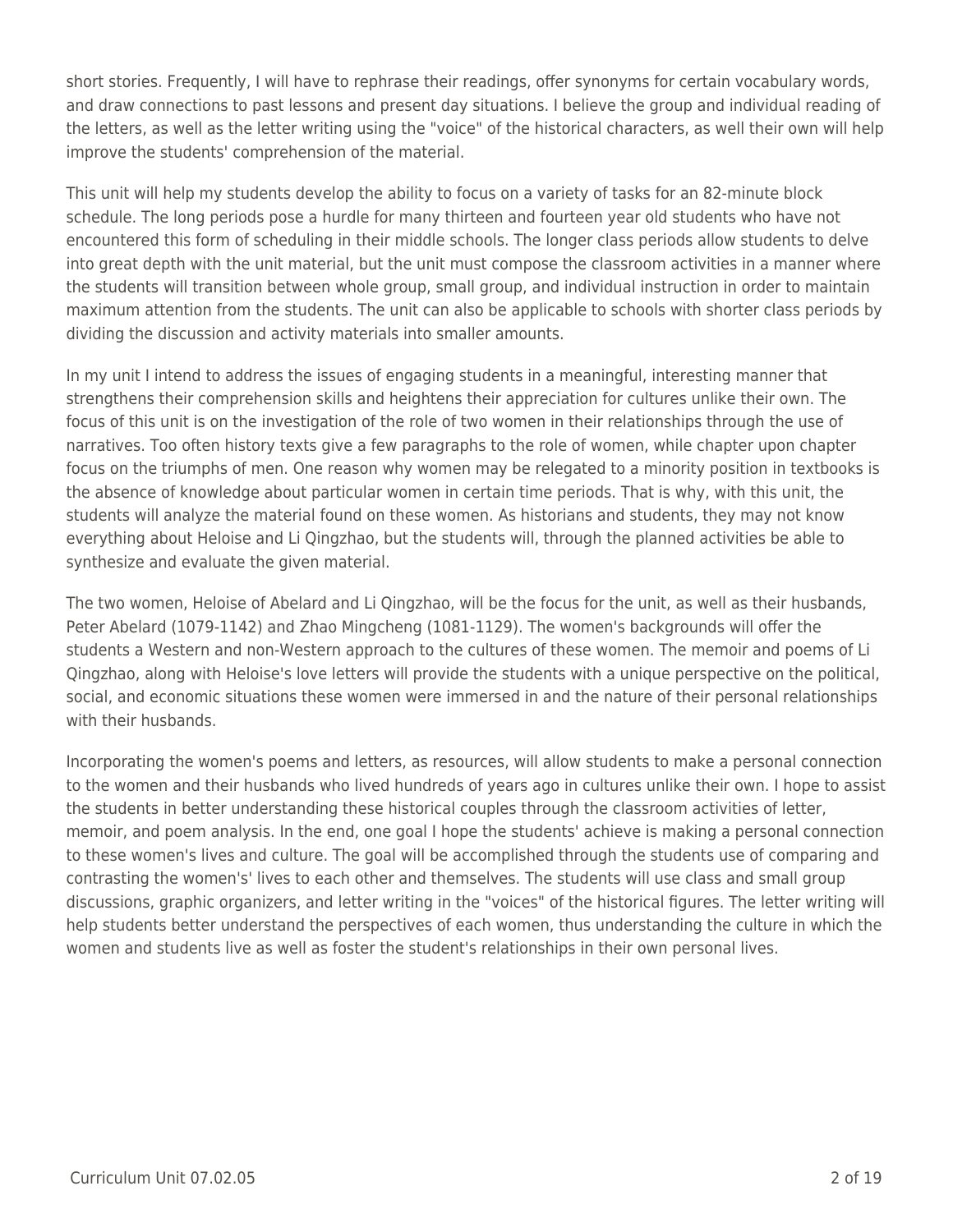# **Introduction**

Relationships are an integral part of high school. Working in a large magnet high school, whose student body is populated by 20 surrounding school districts I have witnessed the creation and demise of many student relationships. In history, there too have been many relationships built and destroyed.

The purpose of this unit is to take advantage of the historical figures Heloise and Peter Abelard, as well as Li Qingzhao and her husband Zhao Mingcheng to illustrate the variance of relationships amongst historical figures. Through the activities of the unit, students will critically examine the relationships presented in the literature of these figures in order to create a cross-cultural identification with the historical figures, as well as making a connection to the types of relationships that exist in the students' lives.

## **Objectives**

Students will be able to. . .

- 1. Analyze and evaluate information and ideas from various primary resources.
- 2. Compare the relationships between the authors and recipients.
- 3. Interpreting the importance/influence of the time period.
- 4. Propose theories about the roles of men and women.
- 5. Create connections between the background knowledge and the primary resources.
- 6. Interpret personal relationships and establish connections between their lives and the authors.
- 7. Develop letter-writing skills independently.

## **Strategies**

#### **Acquiring Background Knowledge**

The purpose behind this strategy is to assist students in connecting and better understanding the time period of historical documents. I believe my students need to improve in better understanding the historical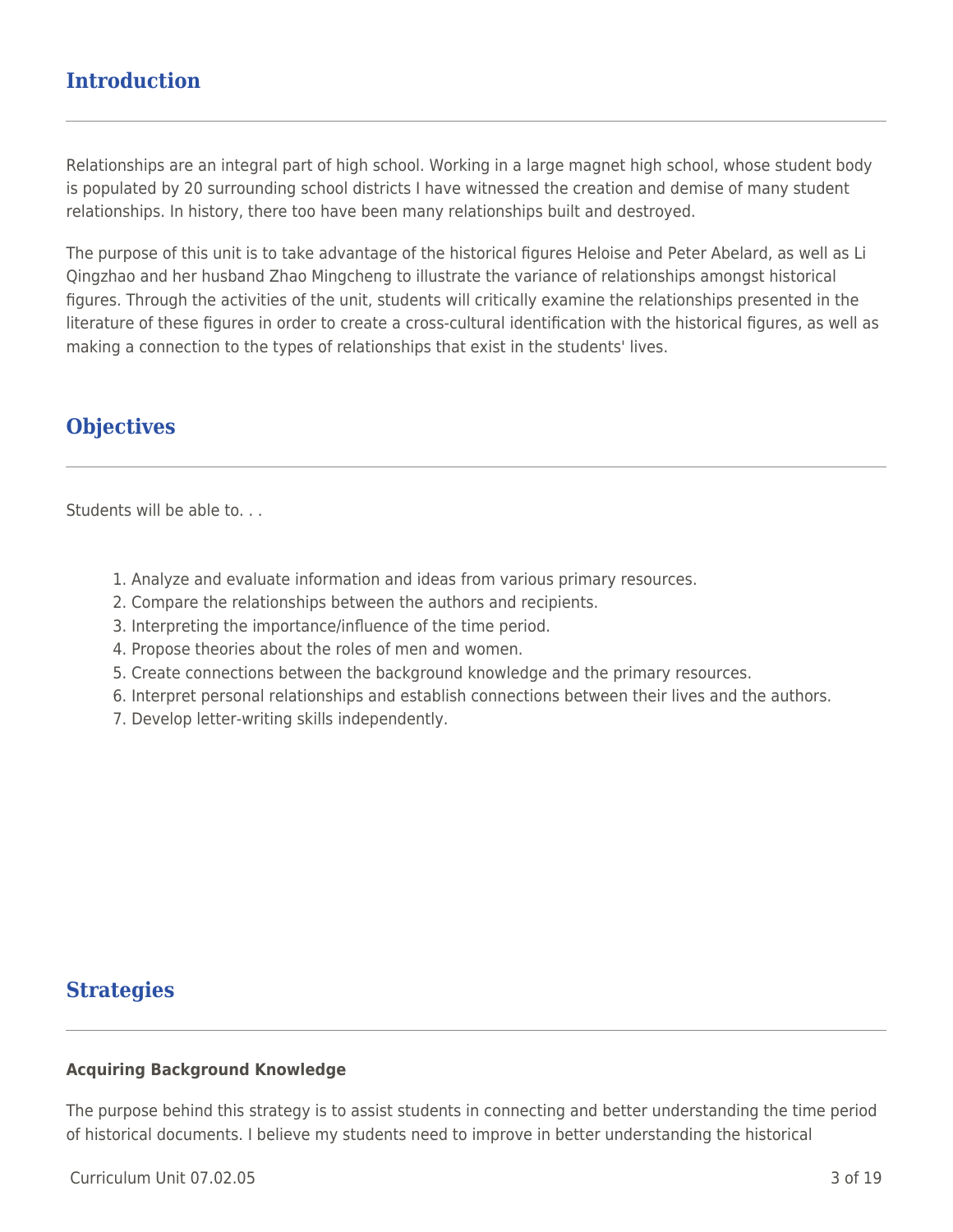background of the historical topics and people discussed in class. If the student's improve their comprehension of the historical background they will be able to analyze the primary sources used in the activities. Throughout this section of the unit, students will be exposed to various images and explanations about the time period through the use of Power Point technology and a graphic organizer titled "What's going on in this era".

The graphic organizer will assist the students in separate their assumptions about the time period and culture with the facts learned throughout the lesson. The use of the Power Point program will aid students in recording and organizing information. The Power Point program will also offer students visual images of the two cultures. The Power Point creates a clear picture of the eras in order for students to answer knowledge and comprehension questions based upon Bloom's Taxonomy.

Finally, students will be required to analyze the images and information for better participation in the classroom discussions. The use of the visual images will paint a picture of the historical figures and the times, in which they lived, thus giving the student's an improved sense of the examined cultures. Once the students have obtained the appropriate background knowledge they will be able to analyze the primary source documents.

## **Examining Primary Resources**

The students will read seven different primary documents, four from Heloise's letters to Peter Abelard, and Li Qingzhao's memoir and a selection of her poems. In order for students to understand what is expected, they will engage in a whole group instruction discussing various aspects of the letter/poem. To best understand the main ideas contained within the letters/poems, students will work within small groups to answer questions pertaining to the primary sources. The questions will help the students organize their thoughts on the sources. Rather than just reading the sources and understanding the material at a superficial level, the questions will also provide students with an opportunity to understand the historical people and culture at a deeper level.

A Selection of Readings for the Students:

1 "Hou Hsu" ~ Li Qingzhao 2 "Shengshengman: Yin Dirge for Fairy Flute" ~ Li Qingzhao 3 "Rumengling: Curiosity" ~ Li Qingzhao 4 "A Fisherman's Tale" ~ Li Qingzhao 5 "Contemplating a Journey" ~ Li Qingzhao 6 "Double Nine" ~ Li Qingzhao 7 "Wuling Spring" ~ Li Qingzhao 8 "Historia Calamitatum" ~ Peter Abelard 9 "Letter 1 Heloise to Abelard"  $\sim$  Heloise (see student source # 13) 10 "Letter 2 Peter Abelard to Heloise"  $\sim$  Peter Abelard (see student source #13) 11 "Letter 3 Heloise to Peter Abelard"  $\sim$  Heloise (see student source #13) 12 "Letter 4 Peter Abelard to Heloise" ~ Peter Abelard (see student source #13)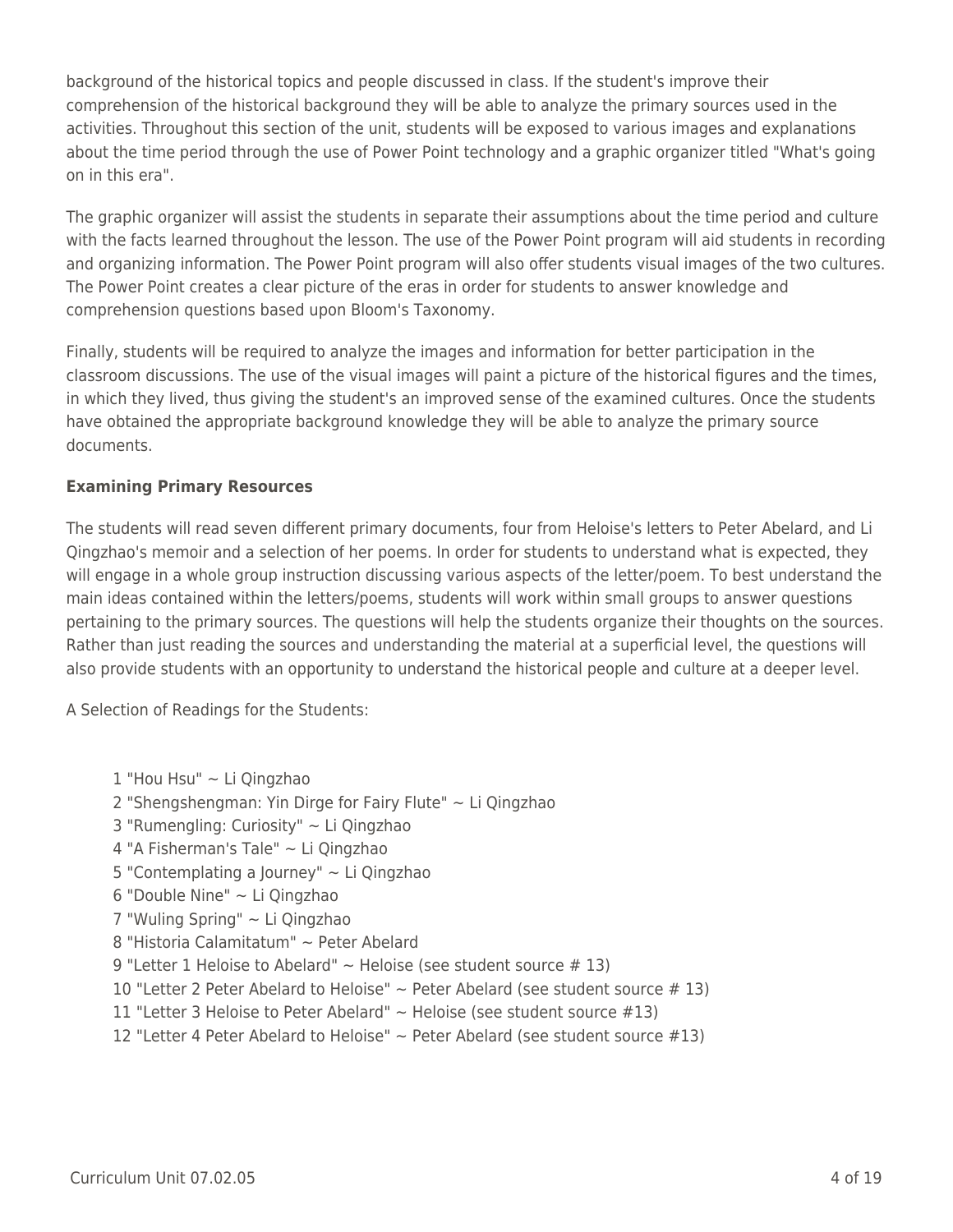Students will synthesize and evaluate the letter/poems in order to present and defend opinions about the information when asked to regroup to discuss. Various questions may include:

- 1 Based upon your reading, what is your opinion of the author?
- 2 What would you cite to defend the actions of the authors?
- 3 What choice would you have made if you were in the authors' position?
- 4 What judgment would you make about the actions of the authors?
- 5 Based on what you know, how would you explain the actions of the author based on society?
- 6 How would you adapt Li Qingzhao's views on marriage to create a different perspective for Heloise?
- 7 Can you formulate a theory for the authors' view on marriage?
- 8 Can you think of an original way for the authors to write during present day?

To assist students in organizing information, they will use a teacher created graphic organizer. The graphic organizer will ask them to record direct quotations, the questions in which the quotation answers and their explanation as to how this quote supports the answer.

I believe that when students understand the primary source they will obtain greater comprehension and appreciation for the historical figures and the time periods in which these people lived.

## **Connecting History to Students' Lives**

The students may assume that because the historical people reside in a different time period and place then themselves, the students will not have anything in common with the historical figures. I believe that after closely examining the primary source documents the students will acknowledge, in their own letters and class discussions, the authors were in emotional situations that were similar to the emotions felt by many teenage students in present-day America.

Connecting the content to my students' lives is the best way to enable that the students' appreciate and understand the historical information. Throughout the unit, students will create journals. Within these journals, they will record their daily interactions/relationships with others. Students will be required to discuss various feelings, values and attitudes of each interaction. Through a class discussion, these intrapersonal ideas will be connected to the feelings, values and attitudes discussed in Heloise's letters and Li Qingzhao's poems. By doing this, the students are placing value on the historical content as a result of the connections developed.

In addition, students will use their linguistic and rhythmic skills to illustrate their understanding of Li's poems. The students will interpret a selection of Li's poems, examining the content and tone. The students will take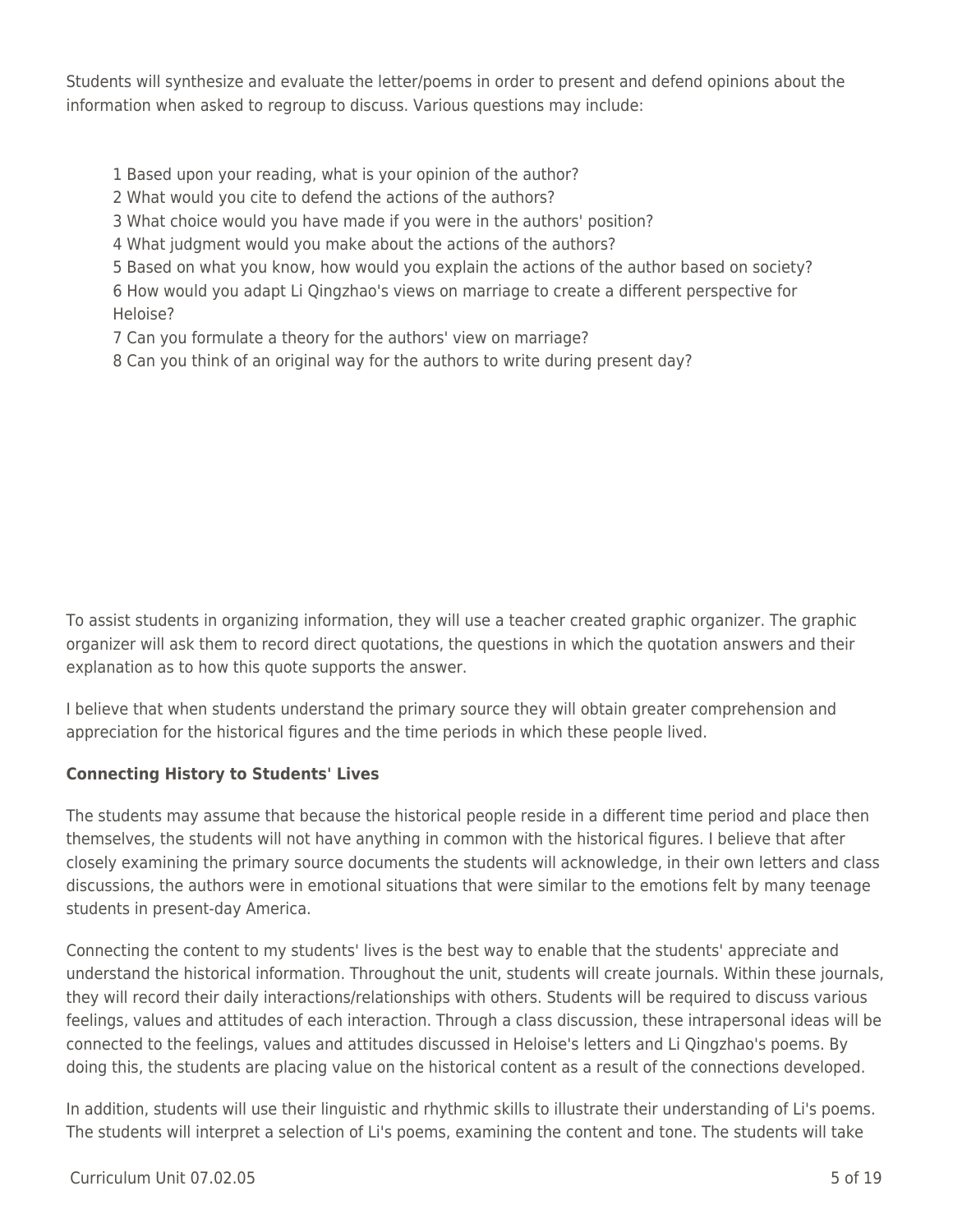the emotions and feelings within her poems and compose their own utilizing the interactions within their journals. The students will do the same in regards to Peter Abelard and Heloise's letters.

## **Assuming the Voice of Character**

After the students have obtained background knowledge of the historical time period, and the lives and writings of the Peter Abelard, Heloise and Li Qingzhao, the students will be asked to complete three letters. Although it appears to be a traditional assessment, these letters will require the students to use creativity and intelligence in order assume the role of two characters.

First, students must take the historical content and Heloise's opinions on marriage to compose a letter to Li as Heloise discussing her opposition. In order to understand multiple perspectives, the students will write a letter from Li to counter Heloise's position on marriage. The final letter will ask the students to use their own opinions and thoughts to write a letter to Heloise, Li or Peter Abelard to discuss their opinions on marriage. Using the "voice" of the specific historical figures will hopefully enable the students to learn specific qualities about the people they have studied. Qualities I would like the students to understand would be the struggles that both couples dealt with throughout their relationships.

In order to ensure that students are engaged in a meaningful process, they will actually be writing and responding to each other's letters, but writing in the tone as if they were Heloise, Li Qingzhao themselves. Using the voice of Heloise and Li Qingzhao in their letters, I hope that the students will gain insight into the emotions these women were feeling about the situations of their relationships and consequences of their actions. While reading, writing, and discussing what the historical characters went through emotionally in their relationships, students will be doing the same with their personal relationships. Once the students analyze how the historical figures dealt with their situations the students will hopefully have a better way to evaluate their own relationships.

Once the students connect to the historical figures on an emotional level they will make a personal connection to similar situations that are occurring in their own lives. In the end, the students will understand that although Heloise and Li Qingzhao resided in different places and time then themselves, the situations and emotions are similar to their own. Overall, the students will come away with a greater appreciation for history, the importance of primary sources, improved reading comprehension skills, and a better sense about their own relationships.

# **Setting the Stage**

Heloise (1100/1101-1163/1164), the niece of Fulbert who worked in the Cathedral of Notre Dame, lived during the explosive Medieval Era in Europe. Europe was transforming from manors and estates to towns, inventing the predominant middle class. Religion and the church continued to play an integral role through the development of the towns. In addition, colleges and universities developed, which highly influenced an intellectual Europe (Slaughter & Bokovoy 247).

The torrid love affair of a young schoolgirl and her tutor will certainly capture the attention of my students. Both Heloise and Peter Abelard (1079-1142) were brilliant people. Heloise was knowledgeable in such topics of "faith and morality, logic and reasoning" (249). Peter's brilliance was found in his ability to "apply the use of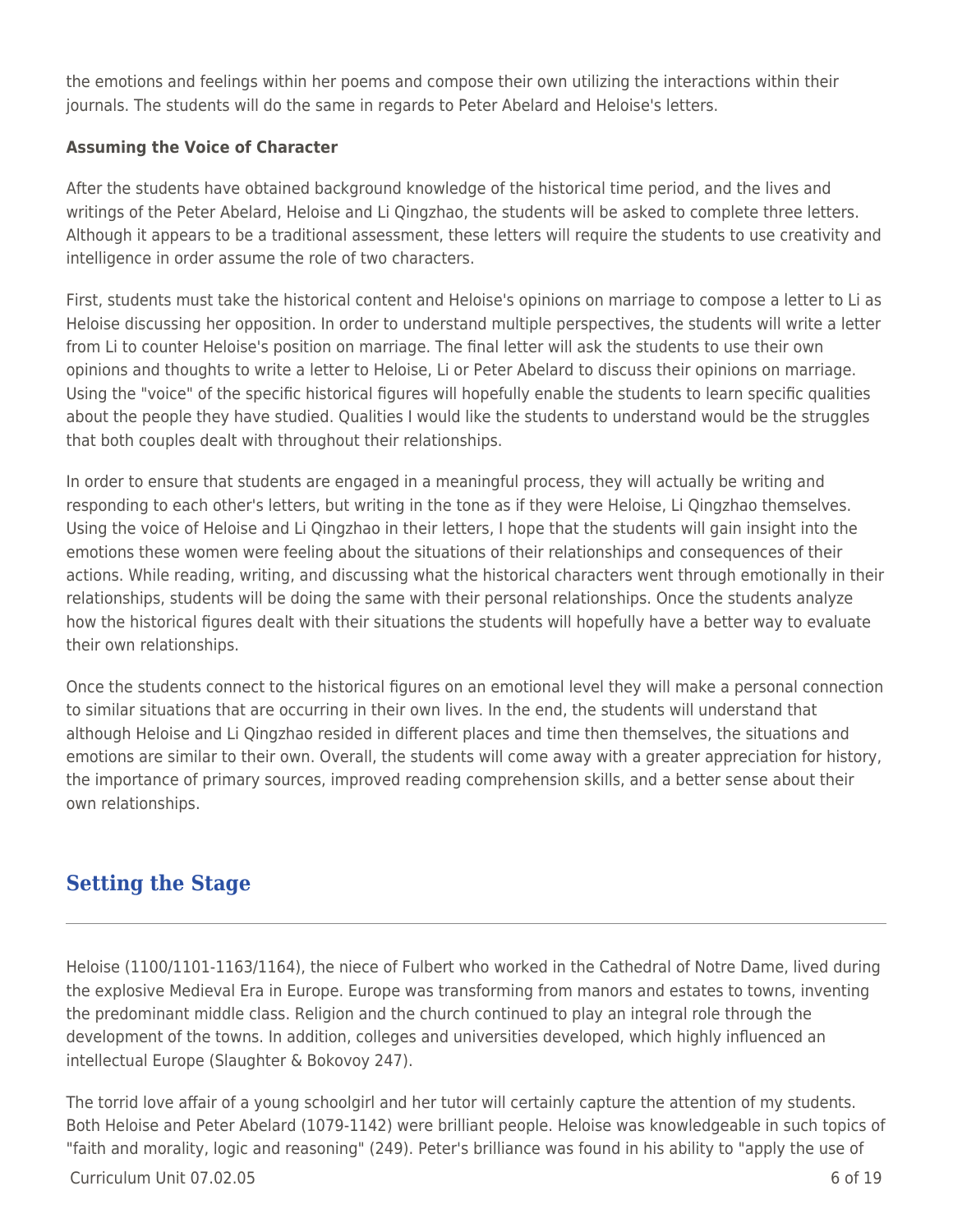logic and reason to questions of faith" (249). Students could assume that two individuals schooled in the topics of logic, faith, and morality would not find themselves in such a disastrous situation.

Heloise and Peter Abelard's relationship was set in Paris during the early twelfth century. Once source describes Europe during this time, ". . . [Europe] began to expand economically and territorially. This doubtless had much to do with the development of confident new attitudes and the rise of a generation that faced situations that the wisdom of its elders seemed inadequate to explain" (Frankforter 191). The rise of intellectuals eventually set the stage for the meeting Heloise and Peter Abelard. The two lovers met when Heloise's uncle, Fulbert, hired Abelard, a renowned intellectual, to tutor his niece. Ego and seduction were the motives behind Fulbert's offer for Abelard to tutor Heloise and Abelard's acceptance of the position. Fulbert's reason for hiring Abelard had less to do with improving Heloise's education and more with the image of having an intellectual like Abelard tutor his niece. Abelard's motive for accepting Fulbert's offer was both the seduction of young Heloise and possibly advancing his career amongst the church scholars (Slaughter & Bokovoy 256).

The lover's quickly abandoned their studies and focused more on their sexual encounters and intellectual conversations in letters written to one another. Upon Fulbert's discovery of the affair he banished Abelard from his home. When Heloise became pregnant with Abelard's child at the age of 15 or 16, Abelard had her travel to his sister's home in Brittany, France to deliver the child. After Fulbert discovered Heloise's absence from his home he demanded that Abelard marry his niece. Heloise, who understood the culture of the times, refused Abelard's proposal on the basis that the marriage would destroy his career as a church scholar. Heloise and Peter were married anyway, although Heloise refused to acknowledge they were married. Abelard placed Heloise at the convent Argenteuil to protect her from the abuse directed towards her from Fulbert as a result for her refusal of the marriage (258). In Abelard's "Historia Calamitatum" he writes about his attempt to make amends with Fulbert, "I begged his forgiveness and promised to make any amends he might think fit. I protested that I had done nothing unusual in the eyes of anyone who had known the power of love" (Radice & Clanchy 13). Despite agreeing to marry Heloise, Fulbert wanted more from Abelard. The lasting and most brutal consequence of Heloise and Abelard's relationship was not their subsequent separation, but Abelard's castration that was arranged by Fulbert. The castration was the means in which Fulbert chose to take revenge for the public embarrassment caused by Abelard's affair with his niece (Slaughter & Bokovoy 258).

The remainder of Heloise and Abelard's life was spent amongst the religious people at the convent and monastery. Occasionally, Abelard would see Heloise at the Paraclete, "a modest place of prayer and contemplation" built by Abelard (259). Abelard died in 1142 and Heloise in 1163 (263). Despite the conditions of Heloise and Abelard's relationship they maintained contact in their letters. The letters offer a vivid description of Heloise and Abelard's relationship, education, and opinions towards religion and romance. The letters will be an extremely useful tool in helping my students better understands the culture in which Heloise and Abelard lived and examine the nature of relationships.

Heloise was chosen for the unit because she was as intelligent as many of her male counterparts, but "was denied access to this new world of scholarship" and "the silencing of Heloise was a prelude to the silencing of academic women as a class fro the next eight centuries" (264). From this unit students will be able to examine a culture that prized intelligence, but only from men. The students will come to understand the gender inequality that existed in Europe during this time period. The letters of this unit will assist students in deducting ideas about the culture of the time period, the roles Heloise and Peter played in the relationship, examination into the ability of relationships to interfere with reason and logic, and the role of religion in relationships in the past and present.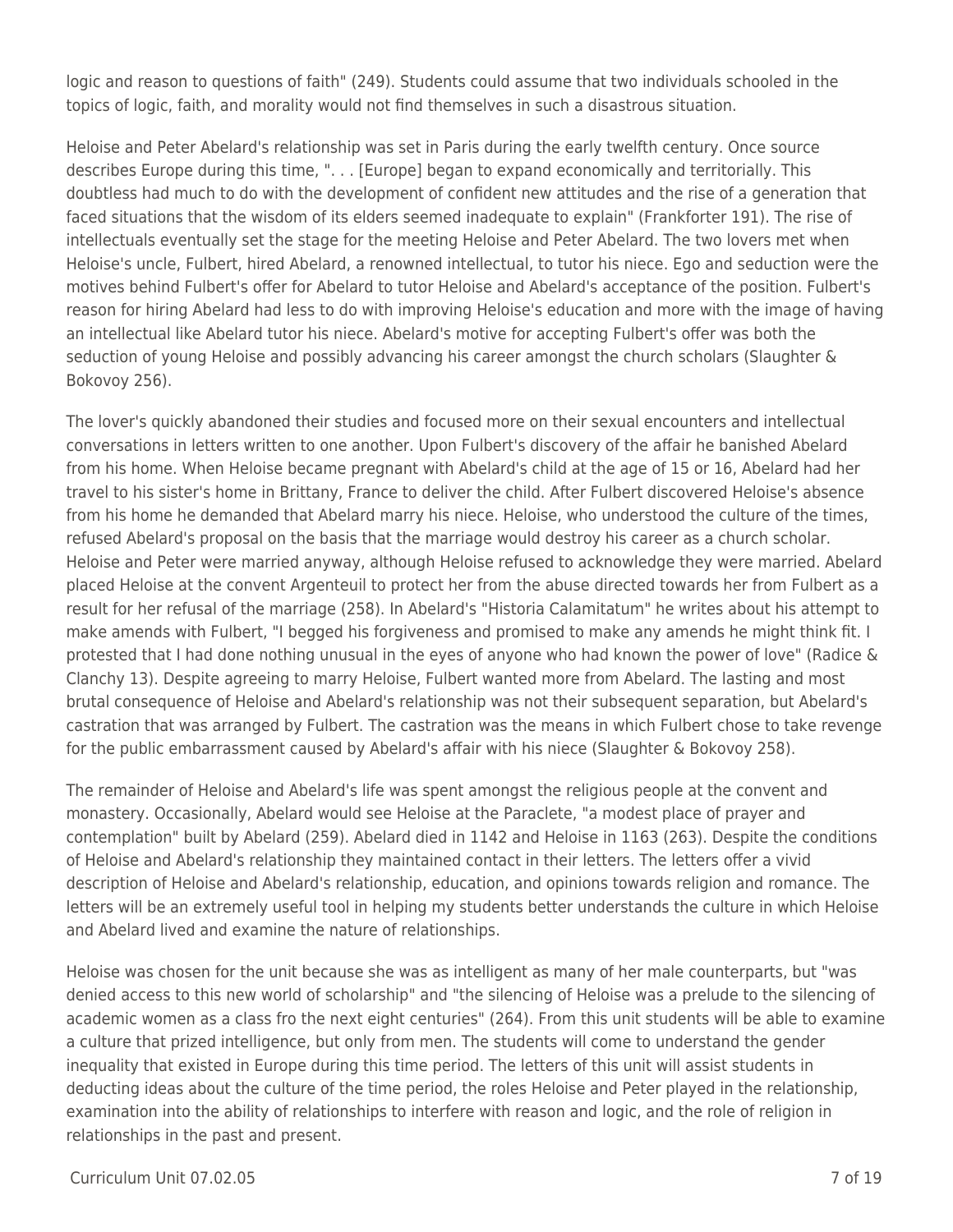Another woman who will be the focus of the unit is Li Qingzhao. The students will view in a power point presentation the following information regarding Li's biography:

Li Qingzhao (old spelling: Li Ch'ing-chao) was born into a Chinese family known for literary talent and service to the emperor. Her poetry was well known even before her marriage in 1101 to a student, Zhao Mingcheng (1081-1129). In 1103, her husband began his official career; from 1108 the couple lived in the Shandong province. From 1121, he spent much time traveling around the province; his periodic absences may have provided the occasion for some of Li's love poems (http://home.infionline.net/~ddisse/liquinzh.html).

I believe it is important for the students to understand that Li had established herself as an educated literary talent prior to her marriage. This is a situation that was not typical of most women in twelfth-century China. Chinese historians John King Fairbank and Merle Goldman described the role of women during Li's lifetime as "inferior creatures, relatively expendable, who were usually married into other families"(103). This quotation by Fairbank and Goldman will assist in illustrating to students the uniqueness of Li's in her society.

Another quotation that the students will examine in their initial lesson will be an excerpt from Stephen Owen's "The Snares of Memory" where Li recalls her marriage:

In 1101, in the first year of the Chien-chung Reign, I came as a bride to the Chao household. At that time my father was a division head in the Ministry of Rites, and my father-in-law, later Grand Councilor, was an executive in the Ministry of Personnel. My husband was then twenty-one and a student in the Imperial Academy. In those days both families, the Chaos and the Lis, were not well-to-do and were always frugal (Owen 82).

This excerpt is important for students to examine because the quotation illustrates the financial struggles of a young couple. The students would be asked a question such as "What does frugal mean?" "What issues can add stress to a marriage?" "Is money an important factor in a relationship?" "How would Li Qingzhao and Zhao Mingcheng's restrictions with money mold their relationship as a couple?" Despite living in a frugal manner Li and Zhao had a happy marriage that is described in an online source that the students will view:

Li and Zhao's marriage was extremely happy, as can be seen reflected in her poetry. The couple shared a love of art and antiquities and spent much of their time and money collecting seals, bronze vessels, rubbings of inscriptions, sculpture, manuscripts, scrolls, poetry, and paintings. Sharing the desire to preserve China's unique artwork, they would spend their evenings together in their studio pouring over their collection, examining and systematically cataloging the many pieces. They had amassed one of the most impressive collections of Chinese artifacts of their time. Zhao even began a book, Record of Bronze and Stone, documenting the relics (http://www.answers.com/topic/li-qingzhao).

The students will then discuss some of the difficulties Li encountered throughout her lifetime.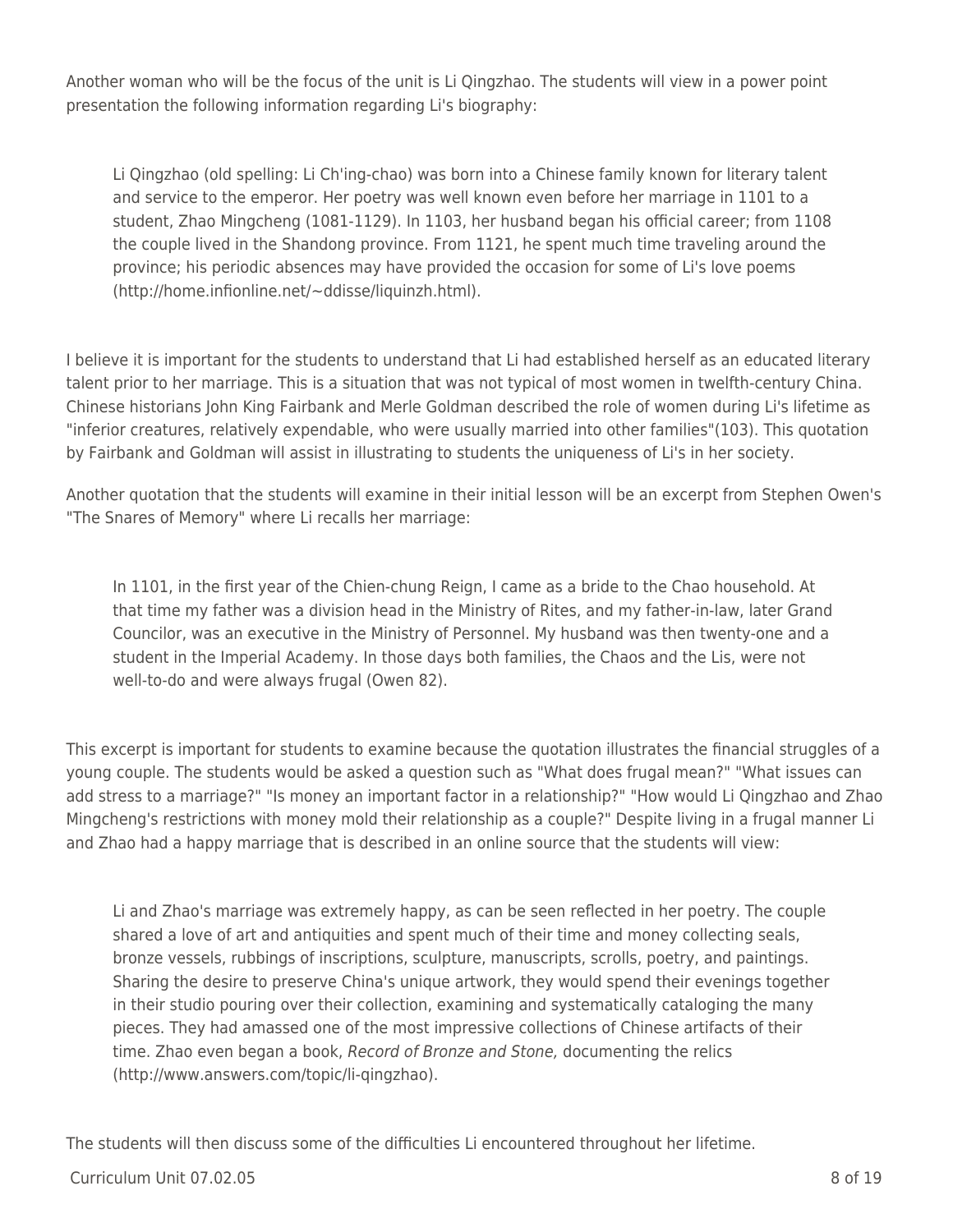In 1125, tribes from northern Manchuria known as the Jurchens invaded the Northern Song region of China (Fairbanks & Goldman 115). Li and her husband were forced to flee their home in 1127 from these invaders. Throughout their five hundred mile trip to a more safe section of the country, Li and Zhao lost many of their belongings (Hansen, 335). The students, now having learned about Li's financial situation as a young couple will be asked to write in their journals why they believe that it would be so devastating for a couple to amass such a large collection of goods, only to lose many of them later in life.

The loss of the couple's possessions was not the only devastating part of their journey. After Zhao was forced to separate from Li, in order to see the Southern Song emperor, he contacted malaria. Li barely made it to his side, before he passed away as a result of the disease (335).

The initial lesson, "Inspecting the Past", will have students read the following excerpt about Li's life:

In the year 1127, the Jin, a minority nationality in the north, vanquished the Northern Song government, which fled south and established the Southern Song regime in Hangzhou. The war broke up Li Qingzhao's happy family. Zhao Mingcheng died of illness while a large part of their collection of books, scrolls, and curios were lost in the war. Alone, Li Qingzhao wandered about until she came to an area between today's Hangzhou and Shaoxing, and spent the rest of her days in misery, loneliness and profound melancholy. In many of her poems, she expressed her nostalgia for her native town, her old home, and late husband, recalling the peacefully happy life that was no more (http://www.chinavoc.com/history/song/lqzh.htm).

After reading the excerpt students will be asked to respond to the following questions in their journal: How would you feel if your family was forced to leave their home? What possessions would you take with you? Why did you choose these possessions? What meaning do these possessions have for your life? What emotions would you feel if you were forced to separate from your family? How would you cope with the death of a loved one?

The students, in later lessons, will analyze Li's poems before and after the invasion of her home and death of her husband. Using the reading, discussing, and letter writing in Li's "voice" students will better understand the political chaos that reigned over Li's lifetime. Students will also comprehend, through the classroom activities why Li and her poetry were unique and prized for her culture and gender. Li's poetry will enable the students to evaluate the topics and tones contained with in her poetry. Li's poetry and memoir offers us a rare glimpse into the joys and struggles of life in China during the twelfth century.

## **Classroom Activities**

## **Lesson One - Inspecting the Past**

## *Objectives:*

Students will be able to. . .

Curriculum Unit 07.02.05 9 of 19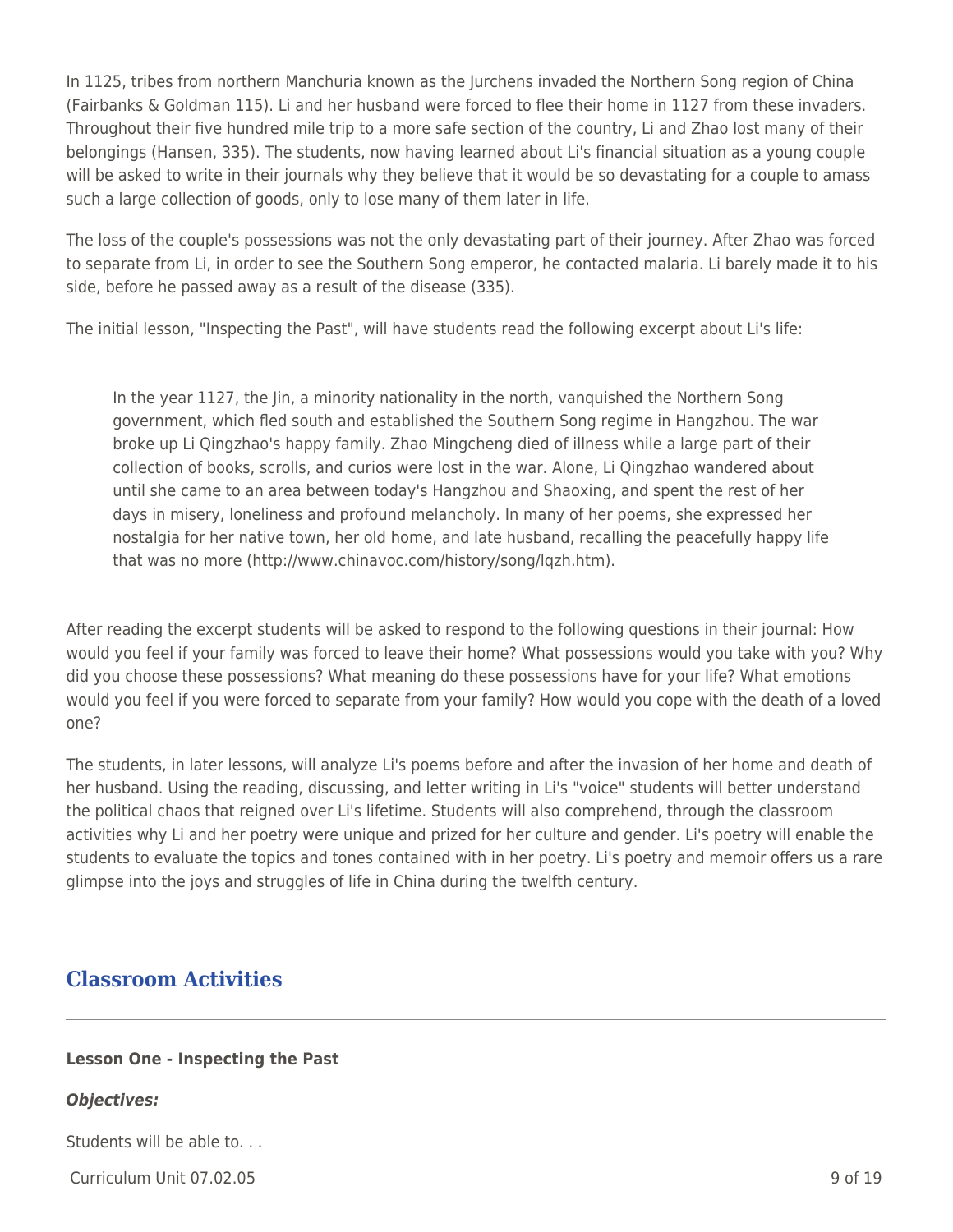- 1. Assess their prior knowledge and learning about Medieval Europe and Ancient China.
- 2. Predict, evaluate and discuss the important events in those time periods.

#### Initiation:

In order to better understand the later lessons, students need to develop an understanding of the two time periods discussed. At the present time, the students have very little knowledge on Medieval Europe and China. As a result, the students will begin the unit completing a KWL chart about each time period. The students will begin by completing the "What do we already know?" and "What they wish to learn column?" At the closure, the students will use this chart to assess their knowledge.

#### Procedure:

1. Create a T-chart on the board labeling Medieval Europe and China. Record student responses from the KWL on the board. Discuss student responses.

2. Give student a brief overview of the unit and today's objectives.

3. Hand out the "What's going on in this Era" worksheet.

4. Explain to students that they will receive two boxes. Each box will contain either images from Medieval Europe or China. These images are clues to the important events of the era.

5. Inform the students that they will work in groups of 4-5 to make predictions of the time period based upon the images. Reiterate that the students must complete the chart with the image number, prediction and what from the picture allowed them to make that prediction.

6. Pass out the boxes to groups and tell the students that they will about 25-30 minutes to complete the task.

7. Circulate the room to check for understanding; answer/ask questions and make sure students are on task. Remind students when they have 10 minutes and 5 minutes remaining. Take a few minutes to set up the Power Point presentation that contains all the box images.

8. Regain the students' attention. Begin to discuss their responses. Each time a student discusses a picture, post the picture on the projector screen. Ask students to thoroughly explain their responses.

9. After the discussion is complete, begin discussing the important events of the era based on the images. Pass-out guided packet for students to note important information.

10. After discussion is complete pass out the students' homework assignment. This worksheet is 5 questions formulated based on Bloom's Taxonomy. Inform the students that they will need to think carefully about the answers.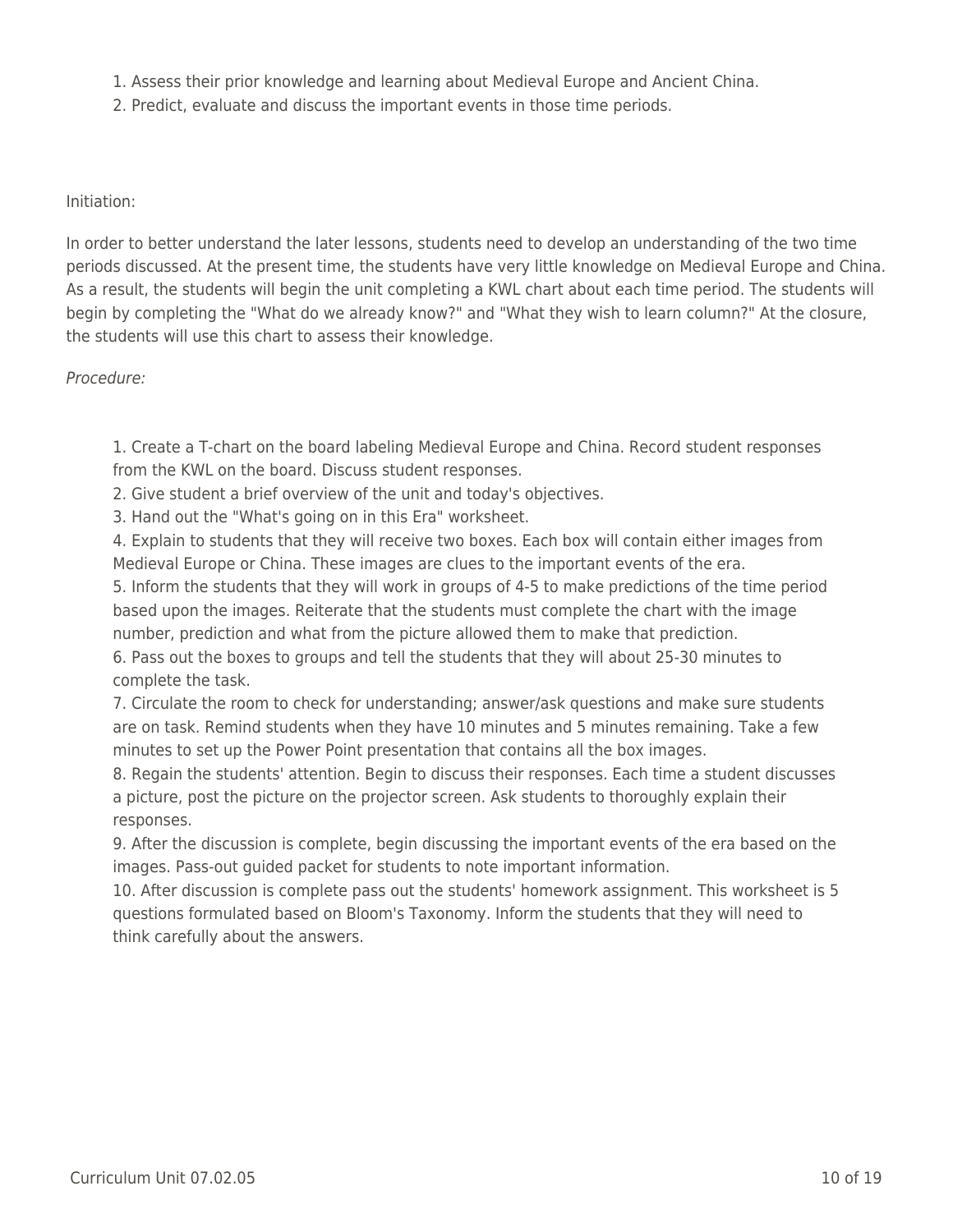## Closure:

Tell the students to take out the worksheet from the beginning of the period (KWL). Tell them to take a few minutes to recall everything the learned today in the "L" column. Once the students are complete ask them to share their responses.

### **Lesson Two - Exploring Love in the Past**

Objectives:

Students will be able to. . .

- 1. Analyze and evaluate information and ideas from various primary resources.
- 2. Compare the relationships between the authors and recipients.
- 3. Interpreting the importance/influence of the time period.
- 4. Propose theories about the roles of men and women.
- 5. Create connections between the background knowledge and the primary resources.

#### *Initiation:*

Write these instructions on the board for the students to follow upon entering the room:

1. Take out KWL from yesterday.

2. Read the following and answer the question: Love comes in many different situations. You may love your parents, your aunt, your brother or friend. Either way, you have experienced some sort of love. Write a brief statement about your love experience. Do you think love has changed over time? In other words, do you think someone in Medieval Europe or China experienced love as you have? Support your answer with information from yesterday's class.

#### Procedure:

1. After the students have had a few minutes to complete the initiation, regain their attention and discuss their responses. Do not call upon students. This may be a sensitive subject; therefore, students should only be called upon if they volunteer.

- 2. Give students a brief overview of the day's objectives.
- 3. Pass out the graphic organizer.
- 4. Inform the students that they will be working in small groups and be given one letter from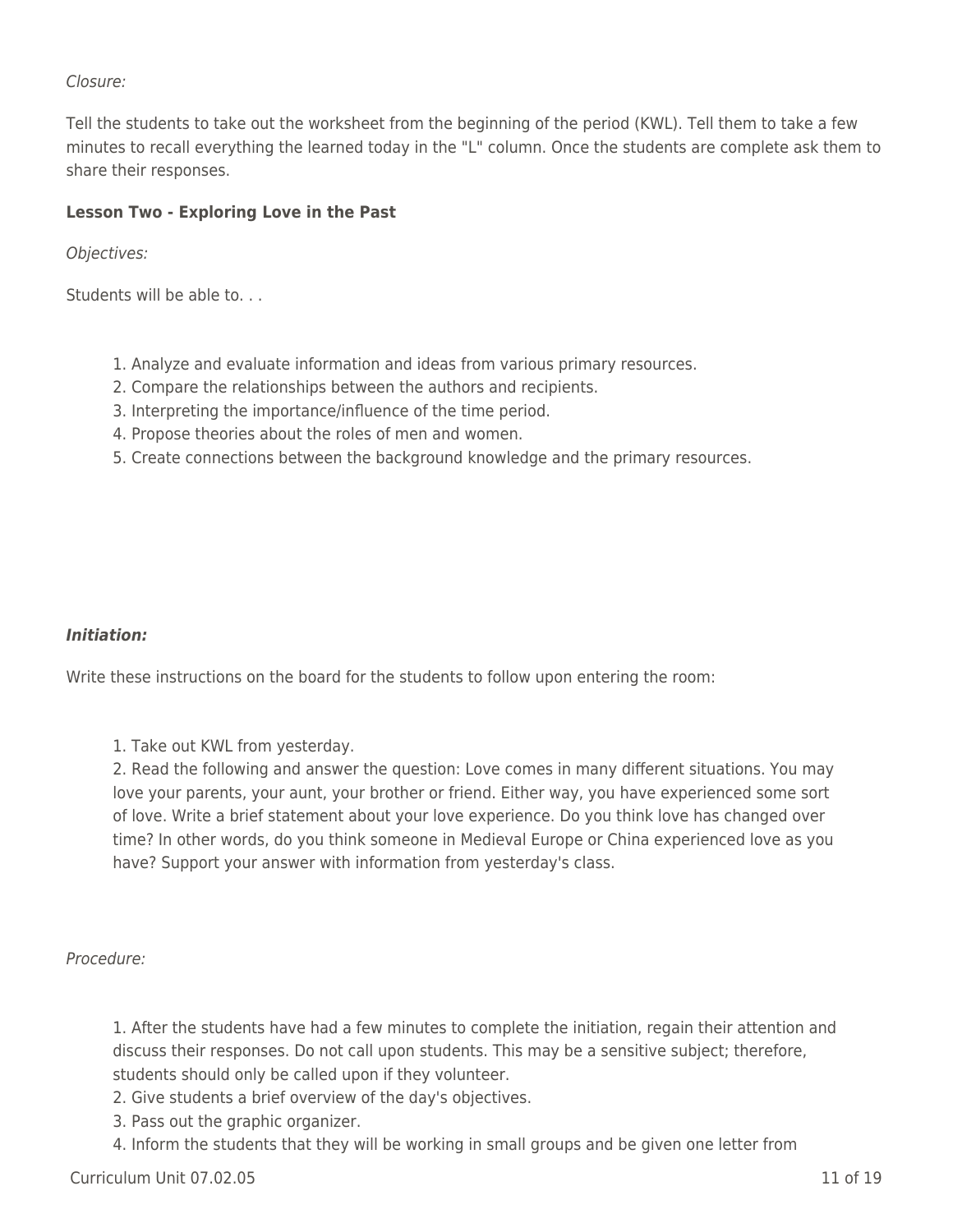Heloise and one from Li Qingzhao. Explain to students that upon answering the questions on each poem, they are required to directly quote from the poem/letter.

5. Tell the students that they will have 25-30 minutes to work in their small groups and then regroup for discussion.

6. Hand out packets and questions and allow the students to answer it individually.

7. Circulate the room to check for understanding; answer/ask questions and make sure students are on task. Remind students when they have 10 minutes and 5 minutes remaining.

8. Regain the students' attention, and have a group discussion about their findings, thoughts and opinions. Encourage students to respond to each other's responses. Keep a tally of those students who have participated.

9. Collect the students' worksheets after the closure.

#### Closure:

Pose this question at the end of the period. Do you think that Heloise and Li Qingzhao's experience was influenced by the time period? Support your answer with information from the previous lesson.

## **Lesson Three - Through the Eyes of Li Qingzhao**

Objectives:

Students will be able to. . .

- 1. Create connections between the background knowledge and the primary resources.
- 2. Interpret personal relationships and establish connections between their lives and the authors.

3. Empathize with Li Qingzhao in her poems by predicting emotions, from the emotions list that Li Qingzhao felt.

## Initiation:

Pose a question on the board: When you hear the word love, what other ideas come to mind? Record the students' responses on the board. Read one of Li Qingzhao's poems, and post it on the overhead. Analyze the poem with the students asking them to use some words to describe Li Qingzhao's love experienced in the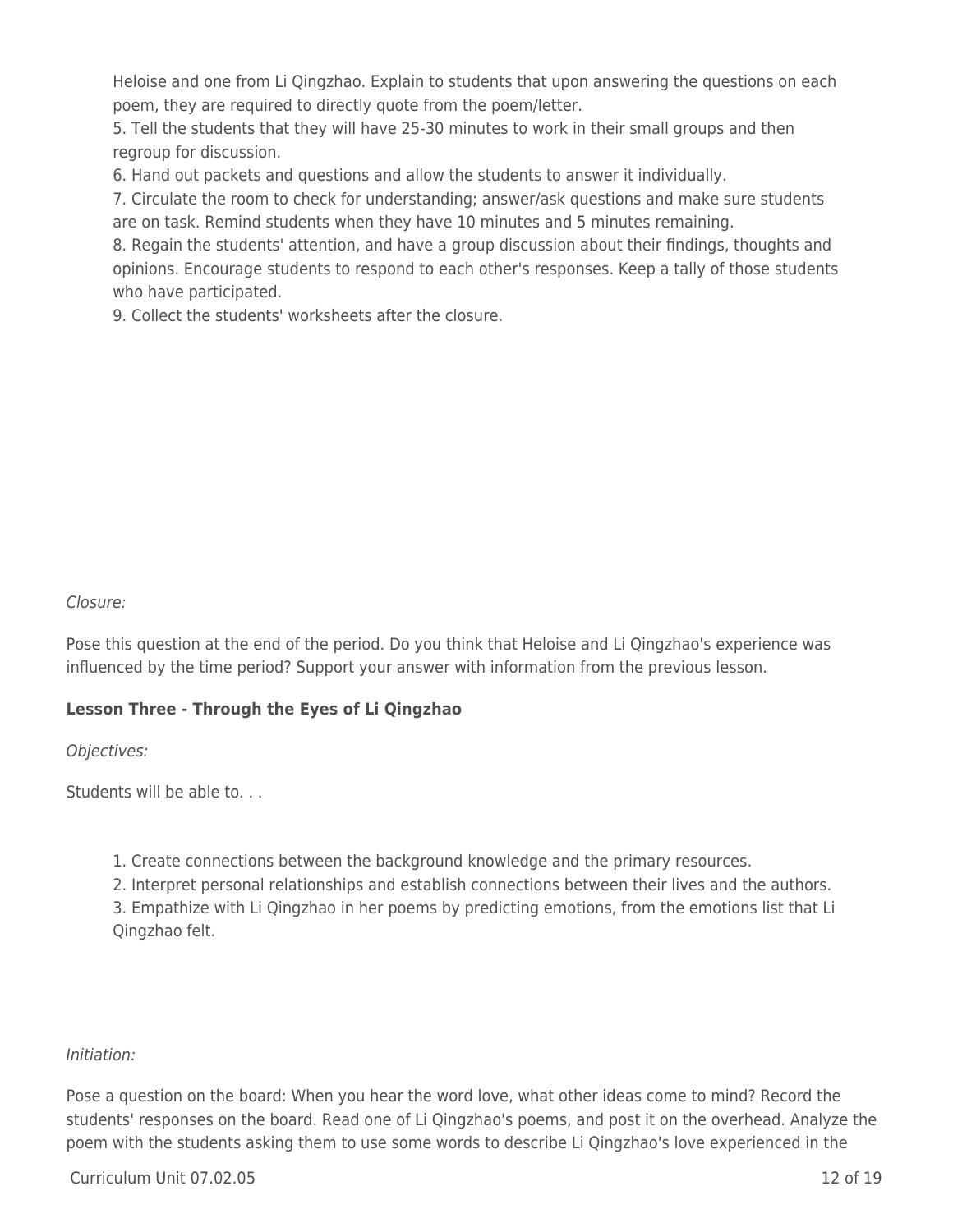poem. Compare and contrast the students' views and Li Qingzhao's view of love.

## Procedure:

1. Inform students that on center of their group tables there is an envelope and in that envelope there is one of Li Qingzhao's poems.

2. Tell students working in their groups of four to select one person to read the envelope's contents while the rest of the group follow along.

3. After the letter is read, instruct students to discuss with their group the guided reading questions in order to help understand the poem better.

4. Once the questions are completed, inform students to select four emotions from the emotions list that the students felt Li Qingzhao or her lover felt and be able to explain why with examples from the poem.

5. Inform students that they have 25-30 minutes to complete the guided reading questions and the emotions list.

6. Remind students that the poem may be difficult to understand, but they can do it.

7. Circulate the room to check for understanding; answer/ask questions and make sure students are on task. Remind students when they have 10 minutes and 5 minutes remaining.

8. Regroup the students for the next activity. Inform students that they will approach the screen and place the "Box it off" around the emotion that their character felt. On the board is a "How do you feel today" poster. Remind students that they are required to speak in the first person and explain why Li Qingzhao or her lover felt that way based on the information from the reading. 9. Model an example for the students.

10. Call on different students to approach the front of the room and explain their emotions. Be sure to select at least one member from each group, volunteers or not.

11. Repeat step 10 until for about 7-10 student responses and be sure to reiterate important points.

12. Explain to the students that beginning today they will start a journal. Within their journals they will record any relationship interaction they have in the upcoming days. Remind students to write the who, what, where, when and why of the encounter and their emotions. Inform the students that later in the unit.

13. Pass out journals and emotions packet.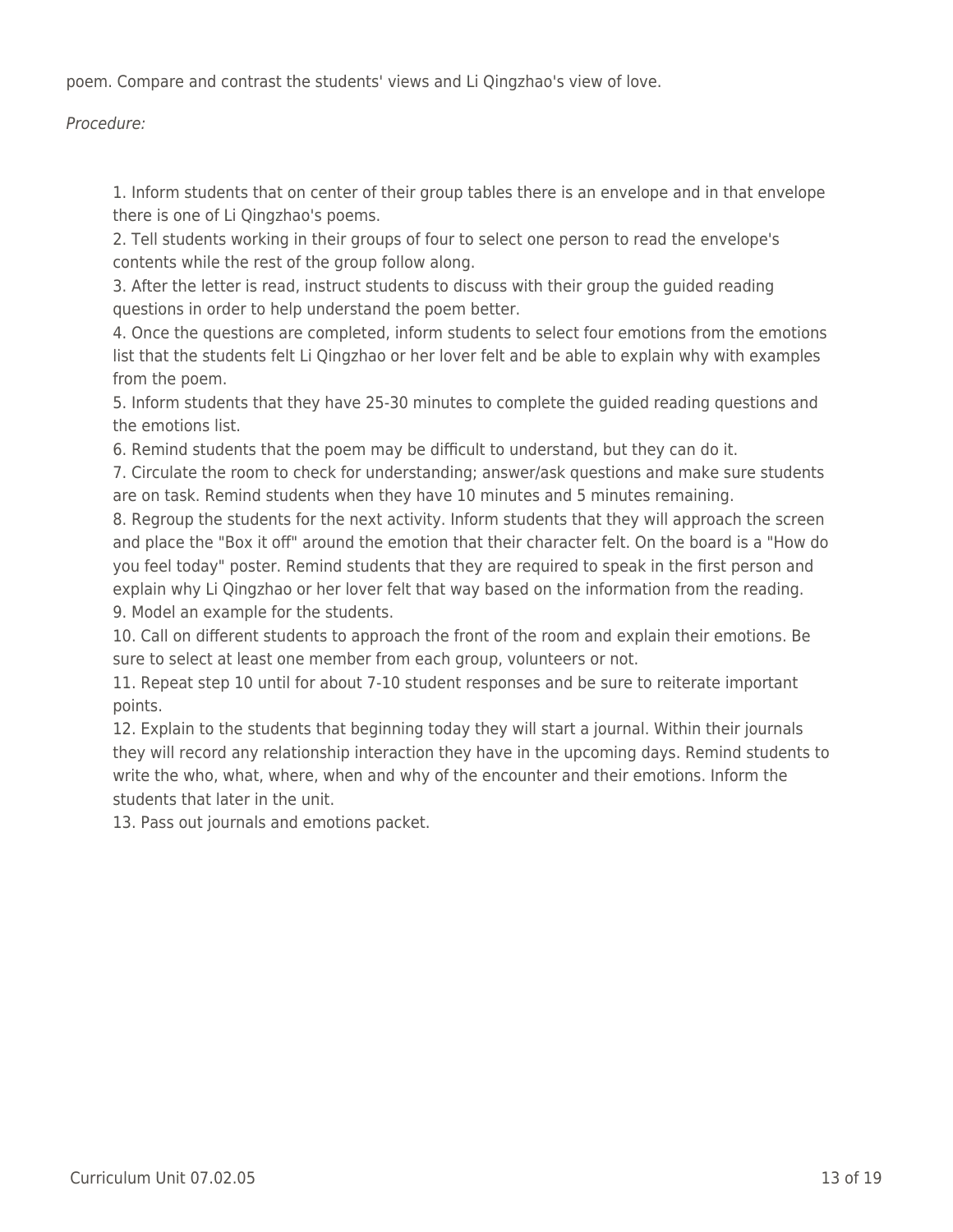### Closure:

Pose this question to the students: "How do you think Li Qingzhao's emotions are similar to your own? Provide examples from today's lesson.

## **Lesson Four - Through the Eyes of Heloise**

Objectives:

Students will be able to. . .

1. Create connections between the background knowledge and the primary resources.

2. Interpret personal relationships and establish connections between their lives and the authors.

3. Empathize with Heloise in her letters by predicting emotions, from the emotions

list that Heloise felt.

#### Initiation:

Pose a question on the board: When you hear the word love, what other ideas come to mind? Record the students' responses on the board. Read one of Heloise's letters, and post it on the overhead. Analyze the letter with the students asking them to use some words to describe Heloise's love experienced in the letter. Compare and contrast the students' views and Heloise's view of love.

#### Procedure:

- Refer to Procedure #1-13 in lesson three using Heloise's letters.

#### Closure:

Pose this question to the students: "How do you think Heloise's emotions are similar to your own? Provide examples from today's lesson.

#### **Lesson Five - Through the Eyes of Peter Abelard**

Objectives:

Students will be able to. . .

- 1. Create connections between the background knowledge and the primary resources.
- 2. Interpret personal relationships and establish connections between their lives and the authors.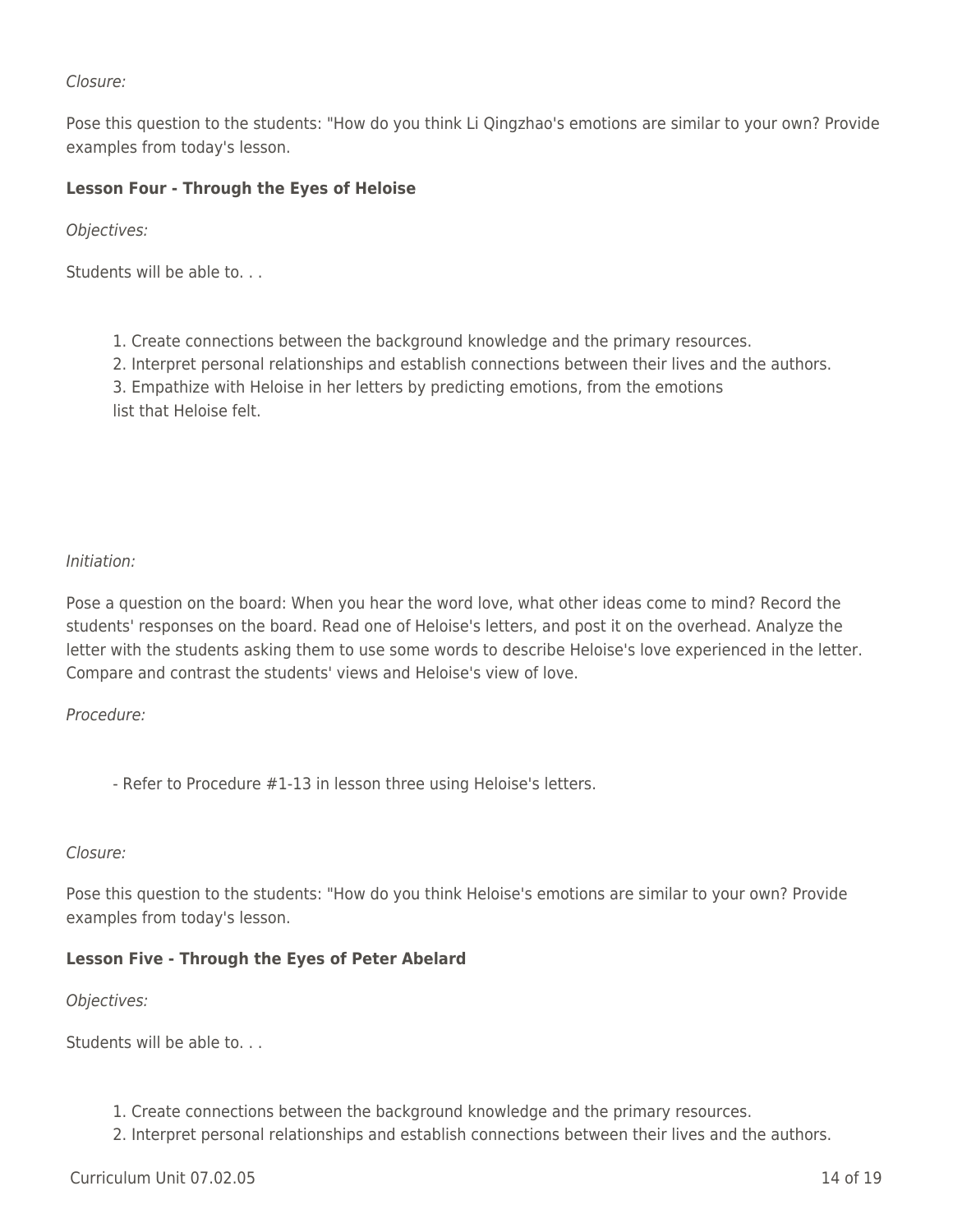3. Empathize with Peter Abelard by predicting emotions, from the emotions list that Peter Abelard felt.

### Initiation:

Pose a question on the board: When you hear the word love, what other ideas come to mind? Record the students' responses on the board. Read one of Peter Abelard's letters and post it on the overhead. Analyze the poem with the students asking them to use some words to describe Peter Abelard's love experienced in the letter. Compare and contrast the students' views and Peter Abelard's view of love.

Procedure:

- Refer to Procedure #1-13 in lesson three using Peter Abelard's letters.

#### Closure:

Pose this question to the students: "How do you think Peter Abelard's emotions are similar to your own? Provide examples from today's lesson.

## **Lesson Six - Assuming the Voice of the Characters**

Objectives:

Students will be able to. . .

- 1. Create connections between the background knowledge and the primary resources.
- 2. Interpret personal relationships and establish connections between their lives and the authors.
- 3. Empathize with the historical figures by predicting emotions, from the emotions list.

## Initiation:

In order for the students to better understand the concept of assuming the voice of the historical figures students will speak to the teacher and each other in the "voice" of the historical person. The students will spend a few minutes conversing with one another in a manner in which they believe, based upon their knowledge from previous lessons; the historical figure would have spoken. After a few minutes, students will take on the voice of the other historical persons.

#### Procedure: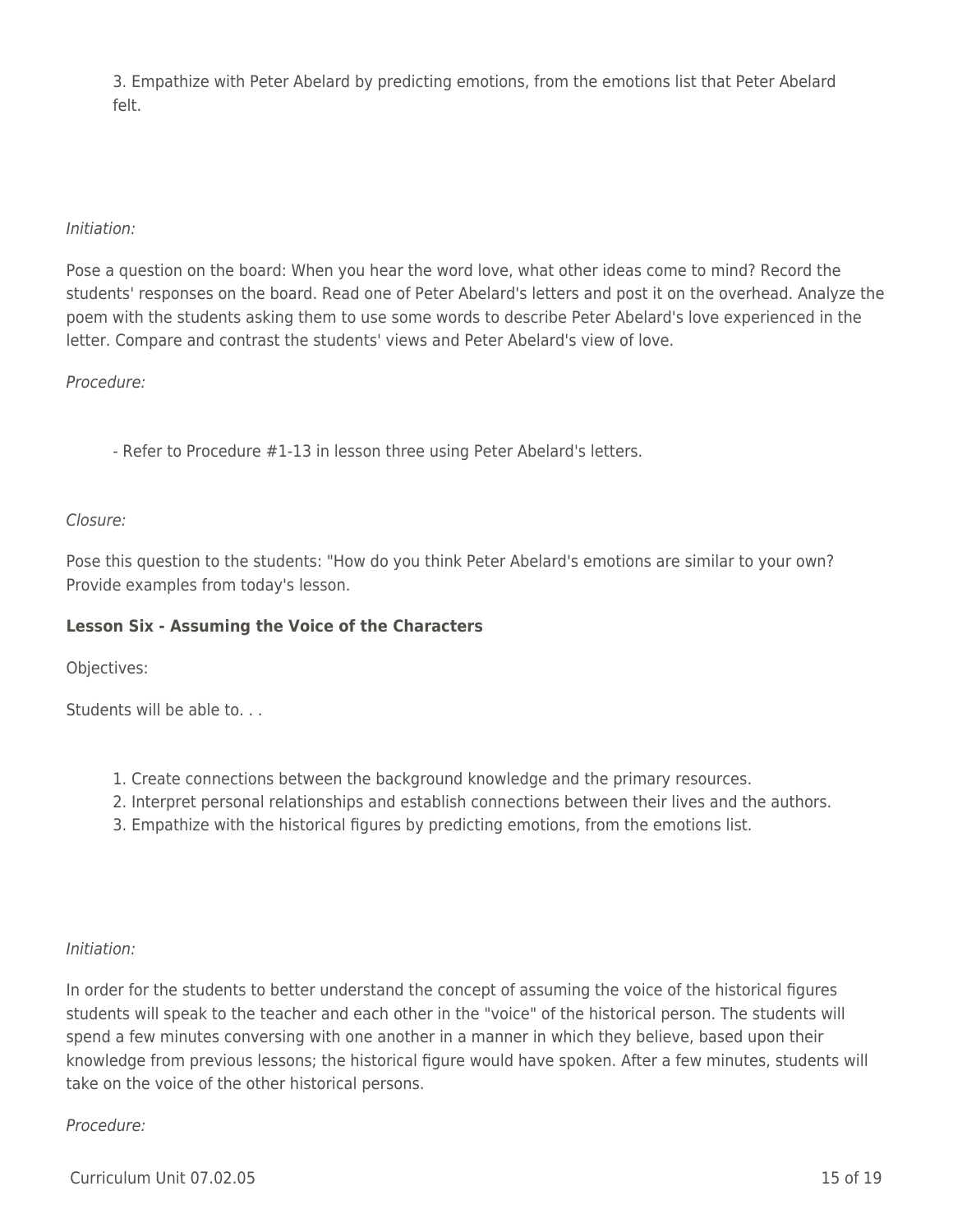1. Students will first be assigned to write in the voice of Li Qingzhao.

2. Students will take the knowledge they have learned about their person from the previous lessons and draft a letter regarding the issue of relationships, marriage, and love to Heloise. 3. Students will then create a response letter to Li Qingzhao using the voice of Heloise. Students will include details of Heloise's relationship with Peter Abelard and knowledge of Heloise's opinions on marriage, relationships, and love.

4. Students will read their letters and response letters aloud to the class.

5. Students will discuss similarities and differences in the letter's contents as a class.

6. Students will then be asked to compose a final letter to Heloise, Li, or Peter Abelard in their own voice. The letter will contain the student's personal opinions and thoughts on the issue of marriage, relationships, and love.

7. Students will turn the letters in at the end of class.

8. Students will be asked to write a one -two page letter to the teacher explaining how this unit affected the student's perspectives on relationships and emotions.

#### *Closure:*

Students will create an "exit slip" that contains which historical figure the student related to the most, providing examples from the previous lesson.

## **Resources**

1. Fairbank, John King and Merle Goldman. China: A New History (London: The Belknap Press of Harvard University Press, 2001).

A comprehensive book on the history of China. The book offers a section on the Jurchen invasion.

2. Frankforter, A. Daniel. The Medieval Millennium 2nd edition (Upper Saddle River, New Jersey: Prentice Hall, 2003).

This textbook offers an in-depth look at Europe during the Middle Ages. There are numerous pages devoted to Peter Abelard's biography.

3. Hansen, Valerie. Voyages in World History (Boston: Houghton Mifflin,

forthcoming 2009).

Textbook that highlights the life and times of Heloise and Abelard of France and Li Qingzhao and Zhao Mingcheng of China.

Curriculum Unit 07.02.05 16 of 19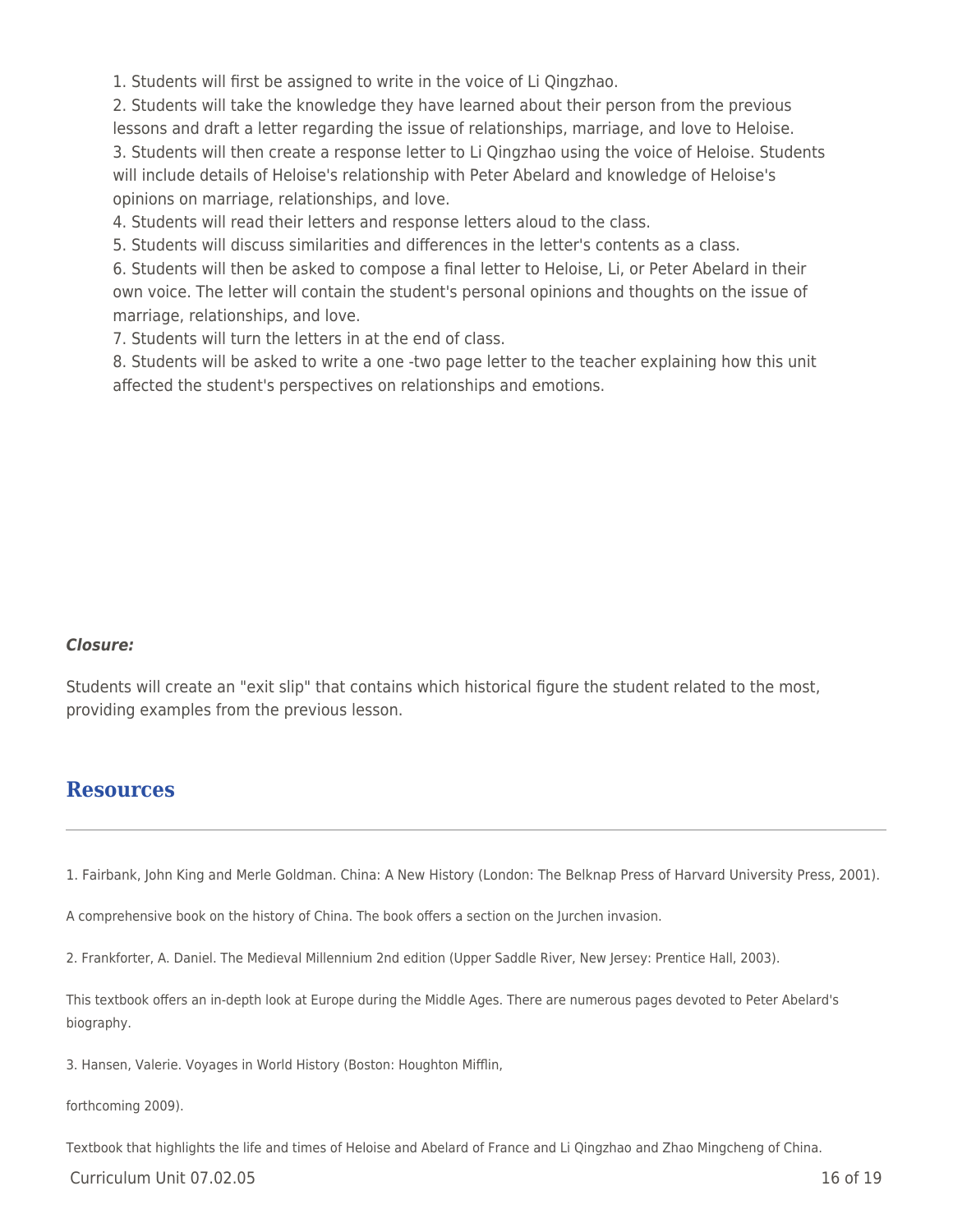4. Owen, Stephen. "The Snares of Memory." Cambridge: Harvard University Press, 1986.

This is a wonderful chapter on the life of Li Qingzhao. This source discusses Li's marriage to Zhao Mingcheng, the collection of their antiquities, and the loss of both her husband and many material possessions.

5. Radice, Betty and M.T. Clancy Eds. "The Letters of Abelard and Heloise." Penguin Books, 2003.

This is an excellent source for information pertaining to Abelard and Heloise's relationship and letters.

6. Slaughter, Jane and Melissa K. Bokovoy. Sharing the Stage: Biography and Gender in Western Civilization. New York: Houghton Mifflin Company, 2003.

This book contains background information on Heloise and Abelard as well as a great selection of their letters, which are used in the classroom activities portion of the unit.

## **Student Sources**

1. http://www.chinapage.com/liqing-poetry.html

This website contains a myriad of Li Qingzhao's poems.

- 2. www.chinavoc.com/history/song/lqzh.htm
- A brief article on Li Qingzhao's life.
- 3. www.sino-platonic.org/abstract/spp013\_ci\_poetry.html-23k

This website offers an excerpt from the Sino-Platonic Papers- nice background information on Ci-poems and Li Qingzhao.

4. http://home.infionline.net/~ddisse/liquinzh.html

This is a wonderful resource of Li Qingzhao's biography that will be used in the power point presentation.

5. http://www.answers.com/topic/liqingzhao

This website contains a quick overview to introduce Li Qingzhao to the students.

6. http://people.ucsc.edu/~myrtreia/essays/doulbe\_nine.html

This website has notes on Double Nine and Wuling Spring by Li Qingzhao.

7. http://www.melanconent.com/lib/knowl/history/china/song/north.html.

This is a site that contains a condensed version of history of the Song Dynasty.

8. www.greatchinese.com/famous/lady/liqingzhao.htm

This is a website where students can view some of Li Qingzhao's poems in Chinese.

Curriculum Unit 07.02.05 17 of 19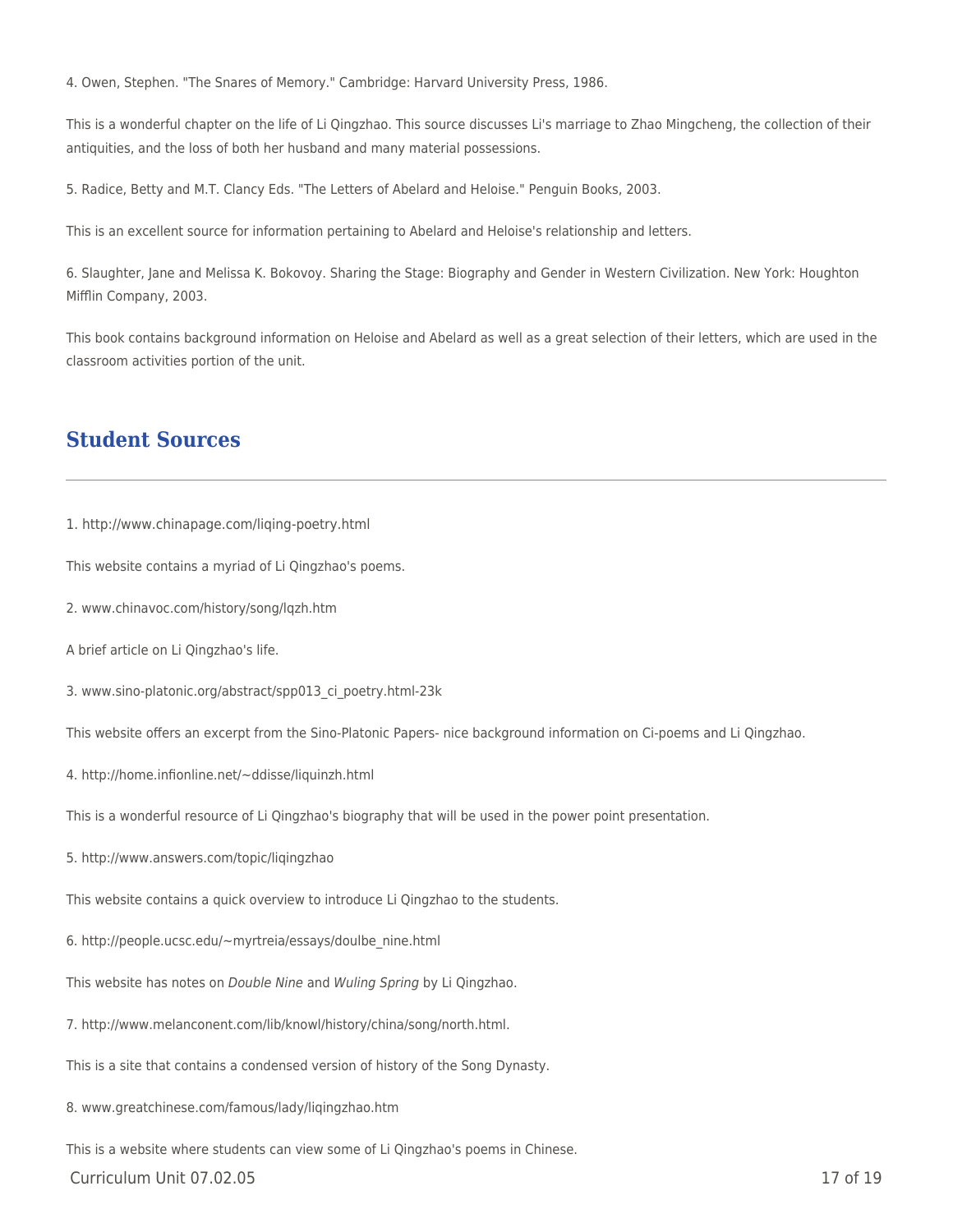9. http://www.geocities.com/SoHo/Museum/4826/shengshengman.htm

This website offers multiple poems by Li Qingzhao.

10. http://latter-rain.com/eccle/abela.htm

This website offers background information on Peter Abelard.

11. http://www.historyguide.org/intellect/abelard.html

A brief biography of Peter Abelard is found on this website.

12. http://classiclit.about.com/cs/articles/a/aa\_abelard.htm

This website offers background information on Heloise and Peter Abelard as well as links to additional websites on the couple.

13. http://faculty.molloy.edu/smayo/Letters%20of%20Heloise.htm

This website contains the four readings from Peter and Heloise that is listed in the Strategies section titled "Examining Primary Resources."

# **Appendix/Classroom Materials**

1. Power Point Presentation - Incorporate background information on Medieval Europe and China as well as biographies on Heloise, Peter Abelard, Li Qingzhao, and Zhao Mingcheng.

2. KWL charts for the initiations can be reproduced on the front board, overhead, and students note books. A pre-made KWL graphic organizer could also be produced for the students' use. What do you already know? | What do you want to know more about? | What have you learned?

3. A T-Chart on Medieval Europe and China:

Medieval Europe | Medieval China

4. Predictions about the images from China and Europe

Predictions about China based upon the images | Predictions about Europe based upon the images.

5. Emotions list can be done in the students' journals or on a separate sheet to be turned in.

6. A worksheet for students to organize direct quotes and explanations from the readings. Quote | Poem/Letter & Author | Explanation of Quote

7. Students can keep a running journal in their notebooks or the instructor can choose to photocopy packets that are lined, blank pages.